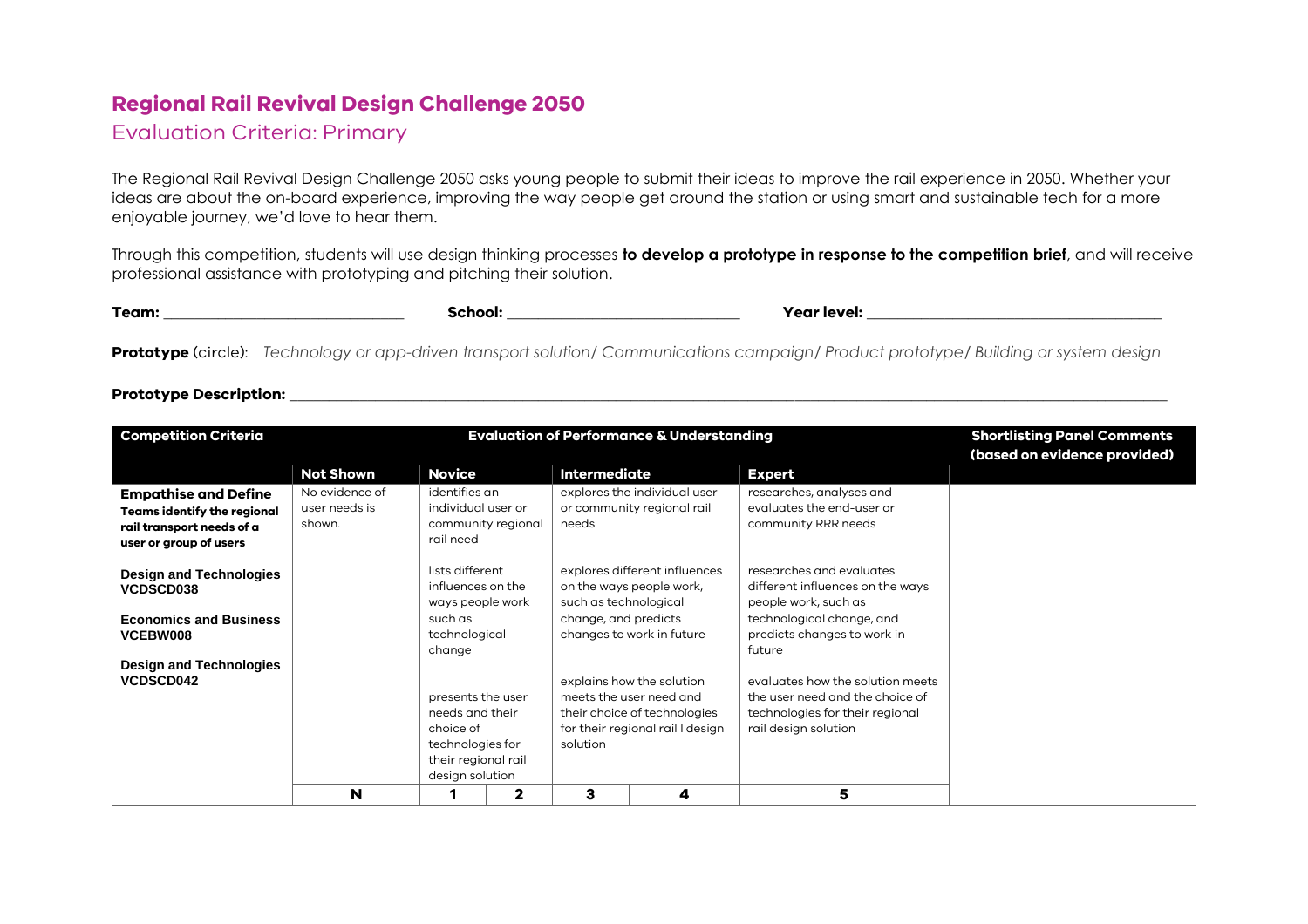| <b>Competition Criteria</b>                                                                                               |                                          | <b>Shortlisting Panel Comments</b><br>(based on evidence provided)                        |             |                                                |                                                                                            |                                                                                                                                                                       |  |
|---------------------------------------------------------------------------------------------------------------------------|------------------------------------------|-------------------------------------------------------------------------------------------|-------------|------------------------------------------------|--------------------------------------------------------------------------------------------|-----------------------------------------------------------------------------------------------------------------------------------------------------------------------|--|
|                                                                                                                           | <b>Not Shown</b>                         | <b>Novice</b>                                                                             |             | <b>Intermediate</b>                            |                                                                                            | <b>Expert</b>                                                                                                                                                         |  |
| <b>Ideate</b><br>Teams develop a range of<br>regional rail transport ideas<br>that would meet the needs<br>of their users | No evidence of<br>ideation was<br>shown. | lists a few ideas<br>that meet some<br>user needs using<br>creative thinking<br>processes |             | meet the needs of users<br>most suitable ideas | generates several ideas that<br>utilizing creative thinking<br>processes, then selects the | generates an extensive range of<br>ideas that meet user needs using<br>creative thinking processes and<br>uses critical thinking to select the<br>most suitable ideas |  |
| <b>Design and Technologies</b><br>VCDSCD039<br><b>Critical and Creative</b>                                               |                                          | summarises a<br>range of ideas into<br>groups                                             |             | views                                          | explores and groups a range<br>of ideas to compare opposing                                | synthesises different ideas,<br>including opposing views of team<br>members to modify existing<br>ideas and generate new ideas                                        |  |
| <b>Thinking</b><br>VCCCTQ022                                                                                              | N                                        |                                                                                           | $\mathbf 2$ | з                                              | 4                                                                                          | 5                                                                                                                                                                     |  |

| <b>Competition Criteria</b>                                                                                                                                            |                            | <b>Evaluation of Performance &amp; Understanding</b>                                                                             | <b>Shortlisting Panel Comments</b><br>(based on evidence provided) |                                                                                                                                     |                                                       |                                                                                                                                                                                                                                                                                                                                                 |  |
|------------------------------------------------------------------------------------------------------------------------------------------------------------------------|----------------------------|----------------------------------------------------------------------------------------------------------------------------------|--------------------------------------------------------------------|-------------------------------------------------------------------------------------------------------------------------------------|-------------------------------------------------------|-------------------------------------------------------------------------------------------------------------------------------------------------------------------------------------------------------------------------------------------------------------------------------------------------------------------------------------------------|--|
|                                                                                                                                                                        | <b>Not Shown</b>           | <b>Novice</b>                                                                                                                    |                                                                    | <b>Intermediate</b>                                                                                                                 |                                                       | <b>Expert</b>                                                                                                                                                                                                                                                                                                                                   |  |
| Prototype<br>Teams create a prototype<br>of their regional rail design<br>solution<br><b>Design and Technologies</b><br><b>VCDSCD040</b><br><b>Science</b><br>VCSIS083 | No prototype was<br>shown. | safely uses<br>technologies and<br>materials to<br>produce a<br>prototype with<br>assistance<br>used to build their<br>prototype | outlines the process                                               | uses technologies and<br>materials to produce a<br>explores different<br>processes which can be<br>used to build their<br>prototype | safely and cooperatively<br>prototype with assistance | safely and cooperatively uses<br>technologies, selects materials<br>which best suit the prototype<br>design and evaluates their<br>selection of materials and<br>technologies used<br>experiments with different<br>processes to build their prototype<br>and evaluates their strengths and<br>limitations based on meeting the<br>user's needs |  |
|                                                                                                                                                                        | N                          |                                                                                                                                  | $\mathbf 2$                                                        | з                                                                                                                                   | 4                                                     | 5                                                                                                                                                                                                                                                                                                                                               |  |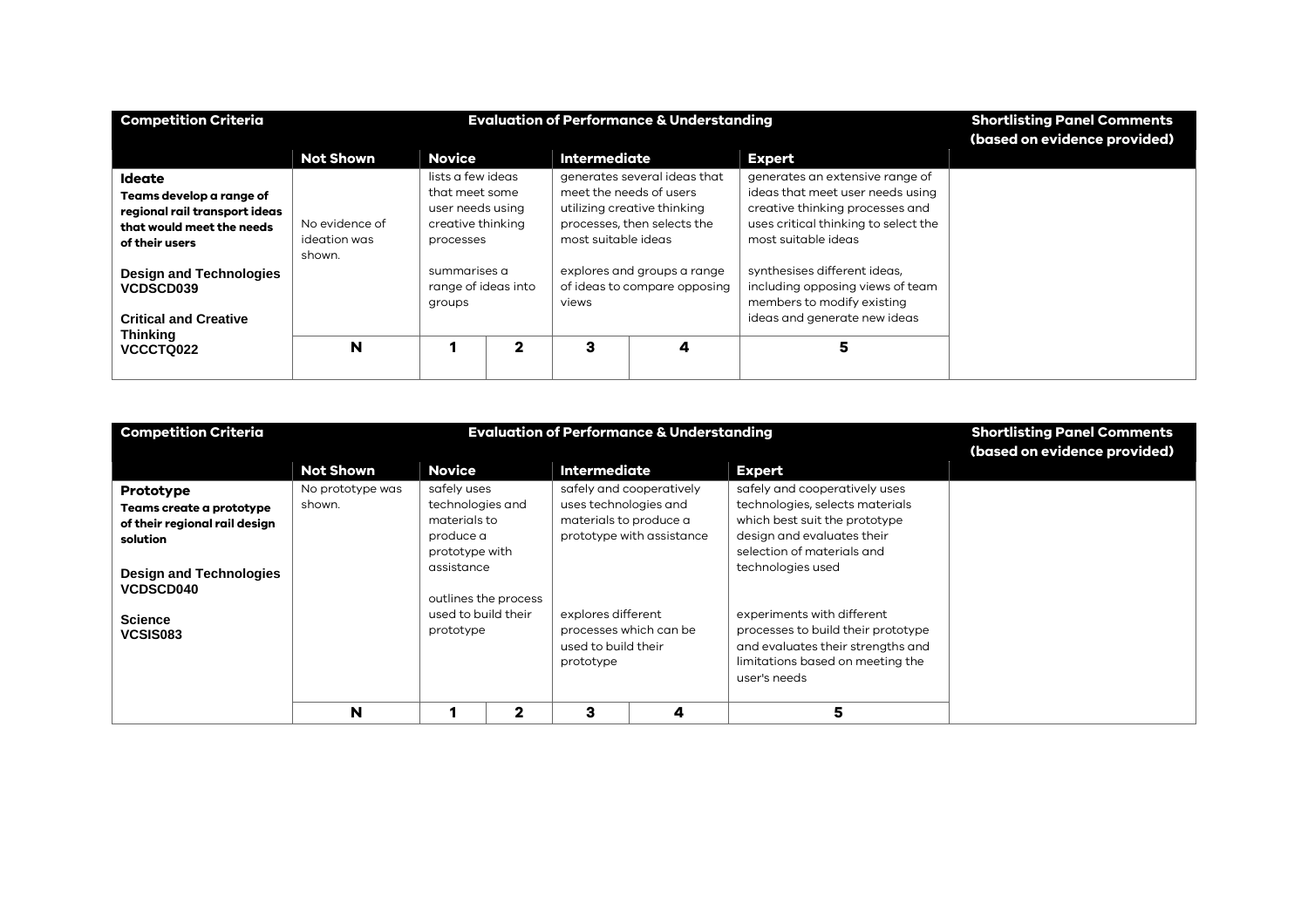| <b>Competition Criteria</b>                        |                    | <b>Shortlisting Panel Comments</b><br>(based on evidence provided) |                                              |                                                                                                 |                            |                                     |  |
|----------------------------------------------------|--------------------|--------------------------------------------------------------------|----------------------------------------------|-------------------------------------------------------------------------------------------------|----------------------------|-------------------------------------|--|
|                                                    | <b>Not Shown</b>   | <b>Novice</b>                                                      |                                              | <b>Intermediate</b>                                                                             |                            | <b>Expert</b>                       |  |
| Communicate                                        | No pitch video was | presents a pitch                                                   |                                              | presents a pitch video                                                                          |                            | presents a pitch video that         |  |
| Teams create a video pitch                         | submitted.         | video utilising a                                                  |                                              |                                                                                                 | utilising one or two media | creatively utilises a variety of    |  |
| to promote their regional                          |                    | media feature to                                                   |                                              |                                                                                                 | features such as camera    | media features to enhance the       |  |
| rail design solution                               |                    | enhance the pitch                                                  |                                              |                                                                                                 | angle, transitions, edits, | presentation of a well-structured   |  |
|                                                    |                    | presentation                                                       |                                              |                                                                                                 | voice and soundtrack to    | script which reflects the values of |  |
| <b>Media Arts</b><br>VCAMAP031                     |                    |                                                                    |                                              | enhance a scripted<br>presentation                                                              |                            | the user and the intended audience  |  |
|                                                    |                    | the video presents                                                 |                                              |                                                                                                 |                            |                                     |  |
| <b>Design and Technologies</b><br><b>VCDSCD041</b> |                    |                                                                    | the success of their<br>designed solution in | the video explains the                                                                          |                            | the video evaluates the success of  |  |
|                                                    |                    | meeting the user's                                                 |                                              |                                                                                                 | success of their designed  | their designed solution in meeting  |  |
|                                                    |                    | needs                                                              |                                              | solution in meeting the<br>user's needs and changes<br>which could be made<br>through iteration |                            | the user's needs and how changes    |  |
|                                                    |                    |                                                                    |                                              |                                                                                                 |                            | were made to improve their design   |  |
|                                                    |                    |                                                                    |                                              |                                                                                                 |                            | through testing and iteration, as   |  |
|                                                    |                    |                                                                    |                                              |                                                                                                 |                            | well as future changes to be made   |  |
|                                                    | N                  |                                                                    | 2                                            | 3                                                                                               | 4                          | 5                                   |  |

| <b>Competition Criteria</b>                                                                                                                                     |                                            | <b>Evaluation of Performance &amp; Understanding</b>                                         | <b>Shortlisting Panel Comments</b><br>(based on evidence provided) |                                                                                       |                                                                                    |                                                                                                                                                                      |  |
|-----------------------------------------------------------------------------------------------------------------------------------------------------------------|--------------------------------------------|----------------------------------------------------------------------------------------------|--------------------------------------------------------------------|---------------------------------------------------------------------------------------|------------------------------------------------------------------------------------|----------------------------------------------------------------------------------------------------------------------------------------------------------------------|--|
|                                                                                                                                                                 | <b>Not Shown</b>                           | <b>Novice</b>                                                                                |                                                                    | <b>Intermediate</b>                                                                   |                                                                                    | <b>Expert</b>                                                                                                                                                        |  |
| <b>Reflect</b><br>Teams reflect and evaluate<br>on the processes used to<br>develop their design and the<br>effectiveness of teamwork<br>and project management | No project<br>reflection was<br>submitted. | lists methods used<br>to solve the user<br>problem                                           |                                                                    | the user problem and<br>explores different                                            | describes the effectiveness<br>of methods used to solve<br>improvements to be made | evaluates the effectiveness of<br>methods used to solve the user<br>problem with evidence such as test<br>data and investigates different<br>improvements to be made |  |
| <b>Science</b><br>VCSIS087<br><b>Digital Technologies</b><br><b>VCDTDI029</b>                                                                                   |                                            | description of<br>teamwork and<br>evidence that they<br>followed<br>instructions for<br>work | collaborative group                                                | evidence of effective<br>teamwork and project<br>and sequences for<br>with assistance | management processes<br>which followed timelines<br>completing tasks on time       | vidence of excellent teamwork and<br>independent project management<br>which followed timelines and<br>sequences for completing tasks on<br>time                     |  |
|                                                                                                                                                                 | N                                          |                                                                                              | 2                                                                  | з                                                                                     | 4                                                                                  | 5                                                                                                                                                                    |  |